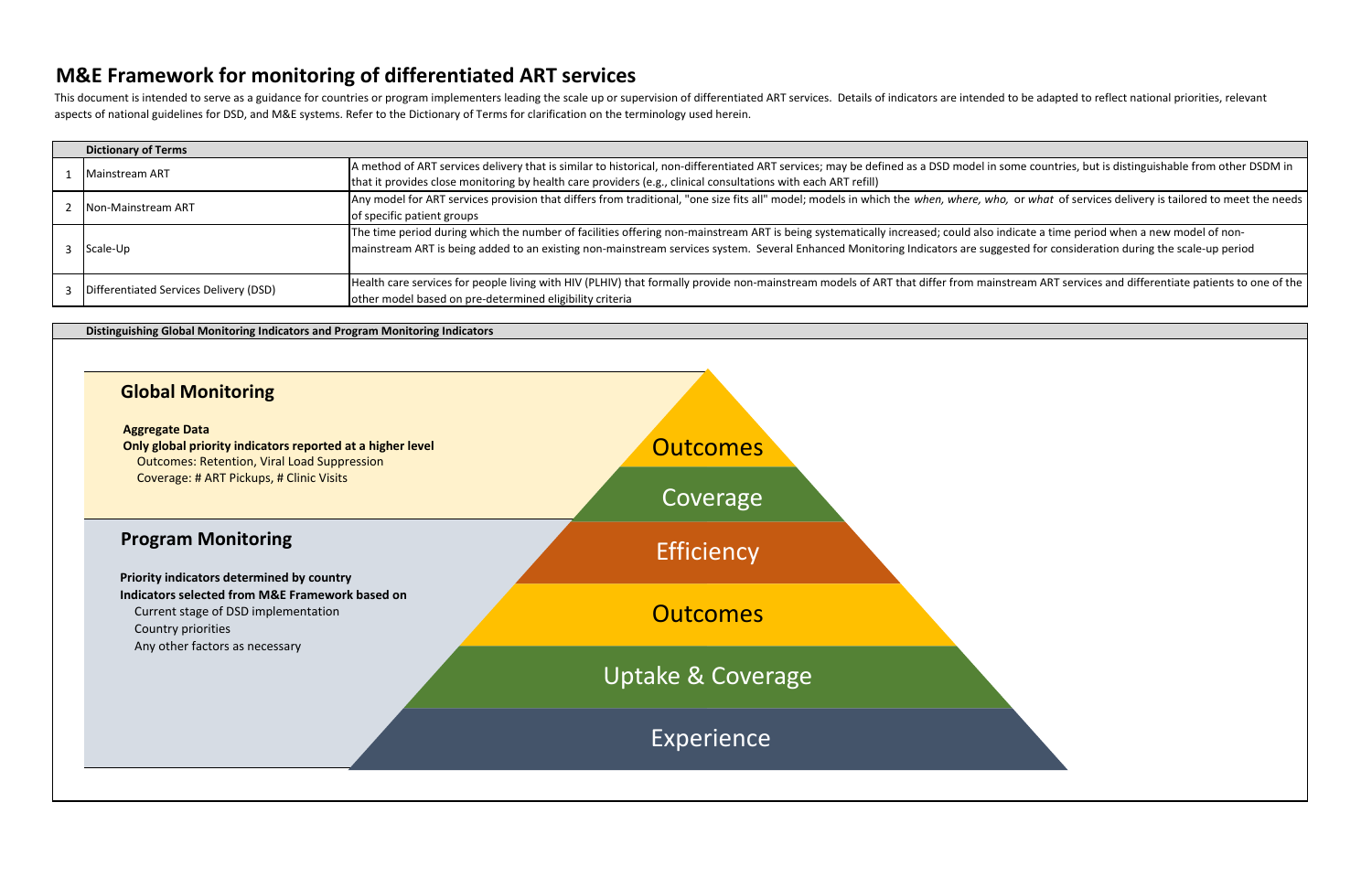|     | <b>Experience</b>                                                                                                                                                 |                                     |           |             |                          |                                                       |                               |                                            |                                  |                                                                                                                                                                                                                                                                                                                                                          |
|-----|-------------------------------------------------------------------------------------------------------------------------------------------------------------------|-------------------------------------|-----------|-------------|--------------------------|-------------------------------------------------------|-------------------------------|--------------------------------------------|----------------------------------|----------------------------------------------------------------------------------------------------------------------------------------------------------------------------------------------------------------------------------------------------------------------------------------------------------------------------------------------------------|
| No. | Measure                                                                                                                                                           | <b>Clinic Record</b><br><b>Type</b> | Numerator | Denominator | Data Source              | Sample                                                | Data Use                      | Frequency                                  | Disaggregations                  | How To Use                                                                                                                                                                                                                                                                                                                                               |
|     | Overall patient experience with HIV services (including<br>1.1 mainstream and non-mainstream ART), including<br>experience of those who disengaged from treatment | n/a                                 | Composite | n/a         | Research study           | <b>TBD</b>                                            | Quality<br>Improvemen<br>(QI) | as available<br>(not on MOH<br>work plans) | n/a                              | A comprehensive questionnaire can provide detailed data on<br>patient experience, including contextual factors that may be<br>affecting perceptions of health services and satisfaction level.<br>Countries may review priorities, possible approaches, and<br>feasibility of assessing by MOH vs. through research conducted<br>with a partner.         |
|     |                                                                                                                                                                   | n/a                                 | Composite | n/a         | MOH brief survey         | A sample of<br>facilities (sample<br>of patients/HCW) | QI                            | annually                                   | By facility level, model<br>type | A brief survey can provide data for regular monitoring of patient<br>experience. This data can be used at a high level to estimate overall<br>patient satisfaction in between more in-depth research studies.<br>This data may also be used to identify geographic sub-regions or<br>facilities for further assessment to understand patient experience. |
|     | Overall health care worker experience with HIV<br>1.2 services provision (mainstream and non-mainstream<br>ART)                                                   | n/a                                 | Composite | n/a         | Research study           | A sample of<br>facilities (all<br>patients/HCW)       | QI                            | annually                                   | type                             | A number of factors may affect HCW satisfaction, some unrelated<br>By facility level, model to ART model. Assessments should contain sufficient detail to help<br>lunderstand the role of DSD in satisfaction. Results can be used in<br>planning of QI activities, staff enrichment or training.                                                        |
|     | Health care worker knowledge, attitudes, and<br>1.3 practices (KAP) around services provision for non-<br><b>Imainstream ART</b>                                  | n/a                                 | Composite | n/a         | MOH - various<br>methods | A sample of<br>facilities (all<br>patients/HCW)       | QI                            | periodic                                   | cadre                            | By facility level, region, Assessment of KAPs can provide contextual information to better<br>understand results of 1.2 as well as service quality indicators                                                                                                                                                                                            |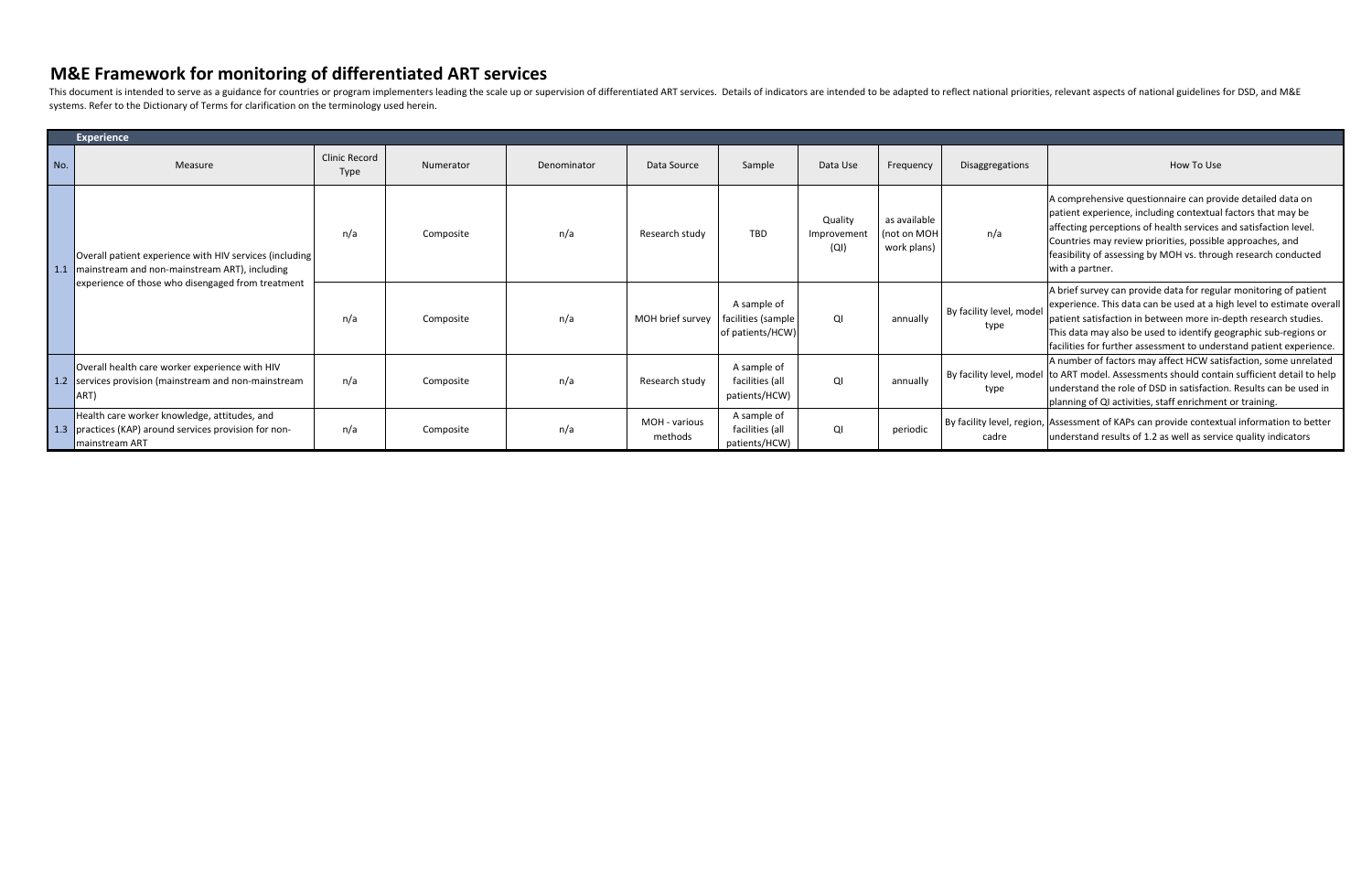|     | <b>Uptake &amp; Coverage</b>                                                                                                                          |                                     |                                                                                                                               |                                                                                                                             |                                      |                                          |                                                |           |                                                                                                                |                                                                                                                                                                                                                                                                                                                                                                                                                 |
|-----|-------------------------------------------------------------------------------------------------------------------------------------------------------|-------------------------------------|-------------------------------------------------------------------------------------------------------------------------------|-----------------------------------------------------------------------------------------------------------------------------|--------------------------------------|------------------------------------------|------------------------------------------------|-----------|----------------------------------------------------------------------------------------------------------------|-----------------------------------------------------------------------------------------------------------------------------------------------------------------------------------------------------------------------------------------------------------------------------------------------------------------------------------------------------------------------------------------------------------------|
| No. | Measure                                                                                                                                               | <b>Clinic Record</b><br><b>Type</b> | Numerator                                                                                                                     | Denominator                                                                                                                 | Data Source                          | Sample                                   | Data Use                                       | Frequency | <b>Disaggregations</b>                                                                                         | How To Use                                                                                                                                                                                                                                                                                                                                                                                                      |
| 2.1 | <b>GLOBAL PRIORITY INDICATOR</b><br>Number of visits at which medication pickup<br>occurred per PLHIV currently on treatment in a 12-<br>month period | Paper and<br>electronic             | Number of interactions<br>with the health system at<br>which a patient picked up<br>medication during the<br>reporting period | <b>Total ART patients</b><br>receiving treatment<br>through the facility at<br>midyear (excluding<br>transfer-out patients) | Abstraction from<br>existing records | All facilities                           | Reporting at<br>National Level or<br>to Funder | annually  | By region and facility<br>level                                                                                | At a national level and higher, it can be difficult to measure DSD<br>coverage on a broad scale because scale-up is ongoing in many<br>regions and models being implemented vary. Number of ART<br>pickups is a measure of DSD coverage that can be used across<br>facilities, districts, and even countries, regardless of whether the<br>non-mainstream ART models being offered are the same.                |
|     | <b>GLOBAL PRIORITY INDICATOR</b><br>Number of clinical consultation visits per PLHIV<br>currently on treatment in a 12-month period                   | Paper and<br>electronic             | Total number of patient<br>interactions with the<br>health system during with<br>a clinical visit was provided                | <b>Total ART patients</b><br>receiving treatment<br>through the facility at<br>midyear (excluding<br>transfer-out patients) | Abstraction from<br>existing records | All facilities                           | Reporting at<br>National Level or<br>to Funder | annually  | By region and facility<br>level                                                                                | Similarly to 2.1 above, the number of clinical consultations can be<br>used to understand the coverage of DSD by measuring the<br>reduction in total clinic visits as patients are transitioned away from<br>receiving a clinical consultation each month.                                                                                                                                                      |
| 2.3 | Uptake of non-mainstream ART services among HIV<br>patients                                                                                           | Paper                               | # of ART patients newly<br>enrolled in non-<br>mainstream ART models<br>during the reporting<br>period                        | n/a                                                                                                                         | Routinely-reported<br>aggregate data | All facilities                           | National/<br>program/ facility<br>M&E          | quarterly | and model                                                                                                      | It can be useful to track the uptake of patients enrolling in non-<br>mainstream ART in order to compare trends of new enrollment<br>By region, facility level, over time. When paper-based M&E systems are in use, collecting a<br>denominator (in this case, # of patients newly eligible for non-<br>mainstream ART) would be onerous. Therefore, this measure is a<br>count where paper M&E tools are used. |
|     |                                                                                                                                                       | Electronic                          | # of ART patients newly<br>enrolled in non-<br>mainstream ART models<br>during the reporting<br>period                        | # of ART patients newly<br>eligible for non-<br>mainstream ART models<br>during the reporting<br>period                     | Electronic patient-<br>level data    | Facilities with<br>patient-level<br>data | National/<br>program/facility<br>M&E           | quarterly | By region and facility<br>level characteristics;<br>model, age, sex,<br>pregnancy status, KP<br>(as available) | When electronic M&E systems are in use, it is possible to measure<br>uptake as a proportion of all patients eligible.                                                                                                                                                                                                                                                                                           |
| 2.4 | Coverage of non-mainstream ART among HIV<br>patients                                                                                                  | Paper                               | # of ART patients enrolled<br>in non-mainstream ART<br>models at the end of the<br>reporting period                           | # of patients currently<br>receiving ART at the end of<br>the reporting period                                              | Routinely-reported<br>aggregate data | All facilities                           | National/<br>program/ facility<br>M&E          | quarterly |                                                                                                                | Coverage measures all patients currently enrolled in non-<br>mainstream ART, including those newly enrolled and those enrolled<br>By region, facility level in prior reporting periods. When paper-based M&E systems are in<br>use, a proxy for the denominator of # of patients eligible for non-<br>mainstream ART can be used.                                                                               |
|     |                                                                                                                                                       | Electronic                          | # of ART patients enrolled<br>in non-mainstream ART<br>models at the end of the<br>reporting period                           | # of ART patients eligible<br>for non-mainstream ART<br>at the end of the reporting<br>period                               | Electronic patient-<br>level data    | Facilities with<br>patient-level<br>data | National/<br>program/facility<br>M&E           | quarterly | By region and facility<br>level characteristics;<br>model, age, sex,<br>pregnancy status, KP<br>(as available) | When electronic M&E systems are in use, it is possible to measure<br>coverage as a proportion of all patients eligible for non-mainstream<br>ART.                                                                                                                                                                                                                                                               |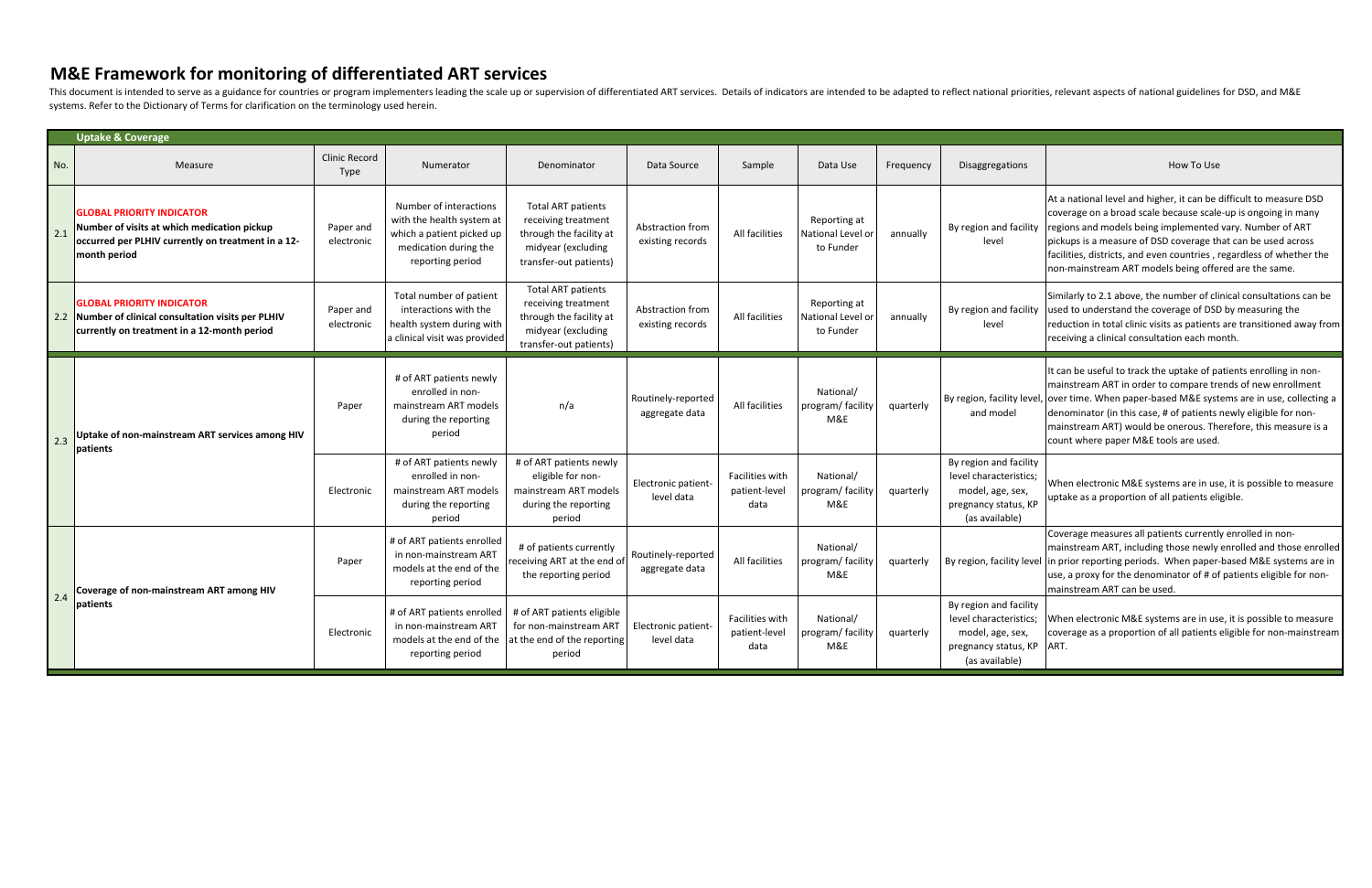| <b>ENHANCED MONITORING INDICATOR</b><br>2.4 Facility uptake of non-mainstream ART during scale-<br>up phase only  | Paper or<br>electronic | # of DSD facilities added<br>during the reporting<br>period<br>(can be defined as # of<br>facilities capacitated to<br>provide non-mainstream<br>ART or # of facilities with<br>>1 patient enrolled in a<br>non-mainstream model.<br>depending on the<br>priorities of the country)                                                                                                              | n/a                                                             | Routinely-reported<br>aggregate data | All facilities | National/<br>program/facility<br>M&E | quarterly | Region; Also for<br>patient-level data: By<br>model type, facility<br>level<br>Optional: By number of<br>different models<br>offered (1 model, >1<br>model) | reporting via electronic As a national DSD system is rolled out, it can be helpful for<br>Ministries of Health to track the number of facilities that newly<br>defined as a DSD facility.<br>In addition, if it is of interest to the country, it is possible to<br>measure the uptake of diverse models of non-mainstream ART by<br>disaggregating DSD facilities by the number of models provided.                     |
|-------------------------------------------------------------------------------------------------------------------|------------------------|--------------------------------------------------------------------------------------------------------------------------------------------------------------------------------------------------------------------------------------------------------------------------------------------------------------------------------------------------------------------------------------------------|-----------------------------------------------------------------|--------------------------------------|----------------|--------------------------------------|-----------|-------------------------------------------------------------------------------------------------------------------------------------------------------------|--------------------------------------------------------------------------------------------------------------------------------------------------------------------------------------------------------------------------------------------------------------------------------------------------------------------------------------------------------------------------------------------------------------------------|
| <b>ENHANCED MONITORING INDICATOR</b><br>2.6 Facility coverage of non-mainstream ART during<br>scale-up phase only | Paper or<br>electronic | # of facilities offering non-<br>mainstream ART reporting<br>at least one patient<br>enrolled in a non-<br>mainstream ART model at<br>the end of the reporting<br>period<br>(can be defined as # of<br>facilities capacitated to<br>provide non-mainstream<br>ART or # of facilities with<br>>1 patient enrolled in a<br>non-mainstream model,<br>depending on the<br>priorities of the country) | # of facilities providing<br>ART during the reporting<br>period | Routinely-reported<br>aggregate data | All facilities | National/<br>program/facility<br>M&E | quarterly | level, region<br>different models<br>offered (1 model, >1<br>model)                                                                                         | By model type, facility During scale up, it can be helpful for Ministries of Health to track<br>the proportion of facilities that are DSD facilities.<br>Optional: By number of In addition, if it is of interest to the country, it is also possible to<br>measure the proportion of facilities providing diverse models of<br>non-mainstream ART by disaggregating DSD facilities by the<br>number of models provided. |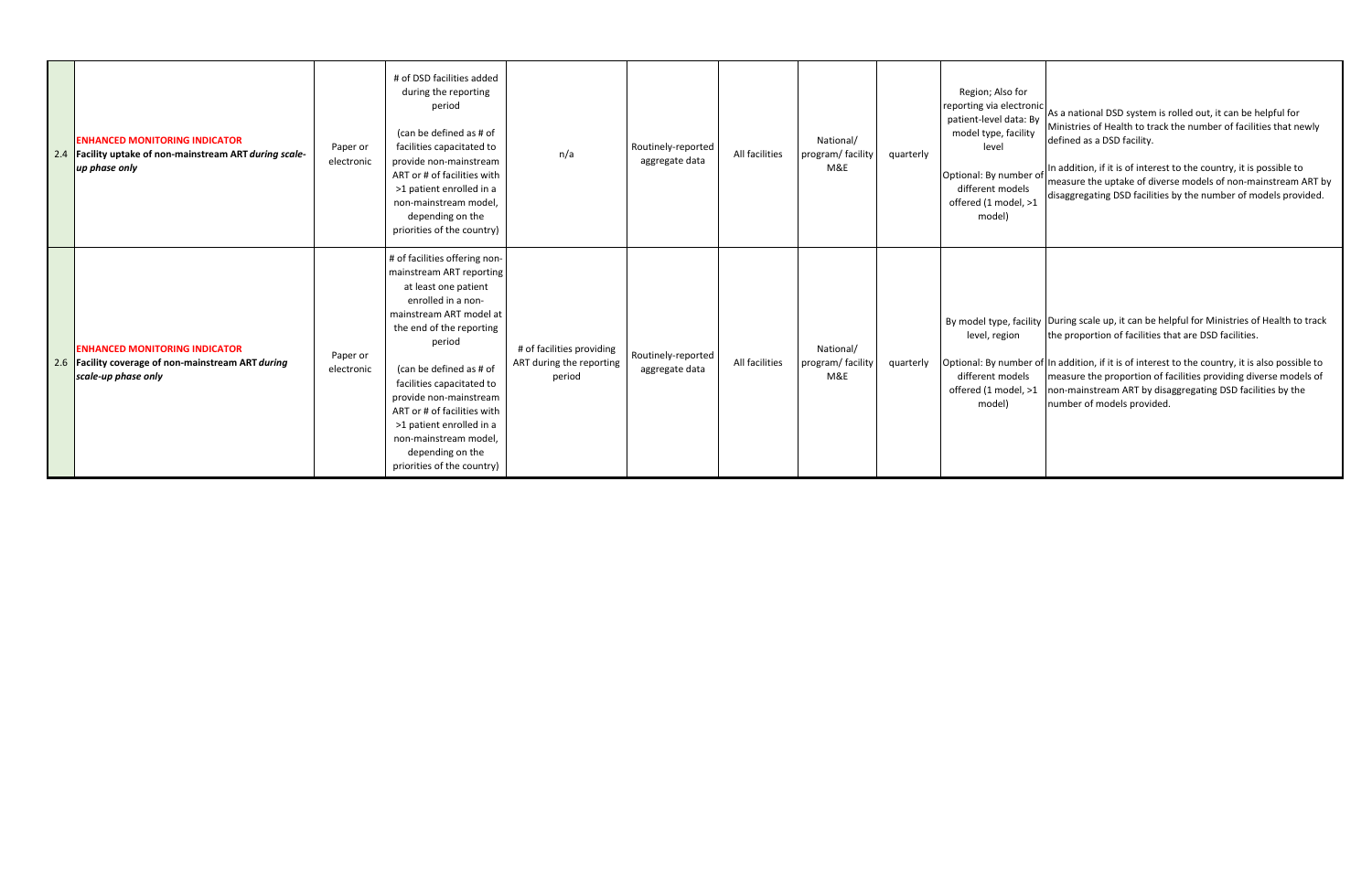|     | <b>Clinical Outcomes</b>                                                                                                               |                              |                                                                                                                                                                                                                      |                                                                                                                                                                                                              |                                                               |                                          |                                                                                     |           |                                                                                                                              |                                                                                                                                                                                                                                                                                                                                                                                                                                                                                                                                                                                    |  |
|-----|----------------------------------------------------------------------------------------------------------------------------------------|------------------------------|----------------------------------------------------------------------------------------------------------------------------------------------------------------------------------------------------------------------|--------------------------------------------------------------------------------------------------------------------------------------------------------------------------------------------------------------|---------------------------------------------------------------|------------------------------------------|-------------------------------------------------------------------------------------|-----------|------------------------------------------------------------------------------------------------------------------------------|------------------------------------------------------------------------------------------------------------------------------------------------------------------------------------------------------------------------------------------------------------------------------------------------------------------------------------------------------------------------------------------------------------------------------------------------------------------------------------------------------------------------------------------------------------------------------------|--|
| No. | Measure                                                                                                                                | <b>Clinic Record</b><br>Type | Numerator                                                                                                                                                                                                            | Denominator                                                                                                                                                                                                  | Data Source                                                   | Sample                                   | Data Use                                                                            | Frequency | Disaggregations                                                                                                              | How To Use                                                                                                                                                                                                                                                                                                                                                                                                                                                                                                                                                                         |  |
| 3.1 | <b>PRIORITY GLOBAL INDICATOR</b><br><b>Retention in non-mainstream ART among HIV</b><br>patients every 12 months after enrollment      | Paper and<br>electronic      | # of patients in the cohort<br>known to be on treatment<br>12 months after ART<br>initiation (also 24, 36, 48,<br>60 months, etc. after ART<br>initiation)                                                           | # of patients initiated on<br>ART 12 months ago,<br>excluding transfer-out<br>patients (also 24, 36, 48,<br>60 months, etc. ago)                                                                             | Routinely-reported<br>aggregate data (ART<br>Register or EMR) | All facilities                           | National/<br>program/facility<br>M&E                                                | quarterly | By patient age, sex                                                                                                          | Identical to the PEPFAR indicator TX_RET. May be used to<br>measure retention outcomes: On ART, Died, LTFU, Stopped ART,<br>Known Transfer Out.<br>By region, facility level; ART retention is used as a proxy for retention in non-mainstream<br>models for paper-based systems due to the difficulty in capturing<br>date of enrollment in a non-mainstream model when using paper<br>M&E tools. Most non-mainstream ART models restrict eligibility to<br>patients retained on ART at 6-12 months, which is why the cohorts<br>for this indicator are identical to ART cohorts. |  |
|     |                                                                                                                                        | Electronic                   | # of patients in the cohort<br>known to be on treatment<br>12 months after enrolling<br>in a non-mainstream ART<br>model (also 24, 36, 48, 60<br>months, etc. after model<br>enrollment)                             | # of patients enrolled in a<br>non-mainstream ART<br>model 12 months ago,<br>excluding transfer-out<br>patients (also 24, 36, 48,<br>60 months, etc. ago)                                                    | Electronic patient-<br>level data                             | Facilities with<br>patient-level<br>data | National/<br>program/ facility<br>M&E                                               | quarterly | By region and facility<br>model of non-<br>mainstream ART; By<br>patient age, sex,<br>pregnancy status, KP<br>(as available) | level characteristics; By As with ART retention, retention in a non-mainstream model of<br>ART would be a key measure of quality of services. Can meausre<br>retention outcomes: Retained in Non-Mainstream Model,<br>Switched to Mainstream ART, Died, LTFU, Stopped ART, Known<br><b>Transfer Out</b>                                                                                                                                                                                                                                                                            |  |
| 3.2 | PRIORITY GLOBAL INDICATOR<br>Viral suppression among HIV patients every 12<br>months after enrollment in a non-mainstream ART<br>model | Paper and<br>electronic      | # of patients in the cohort<br>with a documented<br>suppressed viral load<br>result 12 months after ART<br>initiation (also 24, 36, 48,<br>60 months, etc. after ART<br>initiation)                                  | # of patients starting ART<br>12 months ago with a viral Routinely-reported<br>load result documented<br>(also 24, 36, 48, 60<br>months, etc. ago)                                                           | aggregate data (ART<br>Register or EMR)                       | All facilities                           | National/<br>program/facility<br>M&E Reporting<br>at National Level<br>or to Funder | annually  | By region, facility level;<br>By patient age, sex                                                                            | This is similar to the PEPFAR indicator TX_PVLS. This indicator<br>monitors the proportion of documented viral load tests with<br>suppressed results, allowing programs to monitor individual and<br>programmatic response to ART. VLS by ART cohort is used as a<br>proxy for VLS by non-mainstream ART cohort.                                                                                                                                                                                                                                                                   |  |
|     |                                                                                                                                        | Electronic                   | # of patients in the cohort<br>with documented<br>suppressed viral load<br>results 12 months after<br>enrolling in a non-<br>mainstream ART model<br>(also 24, 36, 48, 60<br>months, etc. after model<br>enrollment) | # of patients who enrolled<br>in a non-mainstream ART<br>model 12 months ago with Electronic patient-<br>a viral load result<br>documented (also 24, 36,<br>48, 60 months, etc. ago)                         | level data                                                    | Facilities with<br>patient-level<br>data | National/<br>program/facility quarterly<br>M&E                                      |           | By region and facility<br>patient age, sex,<br>pregnancy status, KP<br>(as available)                                        | $\mu$ level characteristics; By $\mu$ Additional monitoring indicator to monitor viral load suppression<br>by cohort of patients enrolled in a non-mainstream model for<br>mainstream ART; By<br>ART. Would be limited to facilities with EMR. and would need to<br>be monitored in addition to viral load suppression by ART cohort.                                                                                                                                                                                                                                              |  |
|     | ART patients who developed an opportunistic<br>infection (OI) every 12 months after enrollment in a<br>non-mainstream ART model        | Paper                        | # of patients in the cohort<br>with a documented OI 12<br>months after ART initiatior<br>(also 24, 36, 48, 60<br>months, etc. after ART<br>initiation)                                                               | # of patients starting ART<br>12 months ago, excluding   Routinely-reported<br>transfer-out patients (also aggregate data (ART facilities (sample   program/ facility<br>24, 36, 48, 60 months, etc.<br>ago) | Register or EMR)                                              | A sample of<br>of patients/HCW)          | National/<br>M&E                                                                    | annually  | By patient age, sex                                                                                                          | Like retention outcomes, monitoring of OIs can highlight quality<br>By region, facility level; issues. Paper systems pose challenges to collecting information on<br>Ols for reporting, but for countries that wish, this may be<br>implemented as an additional monitoring indicator.                                                                                                                                                                                                                                                                                             |  |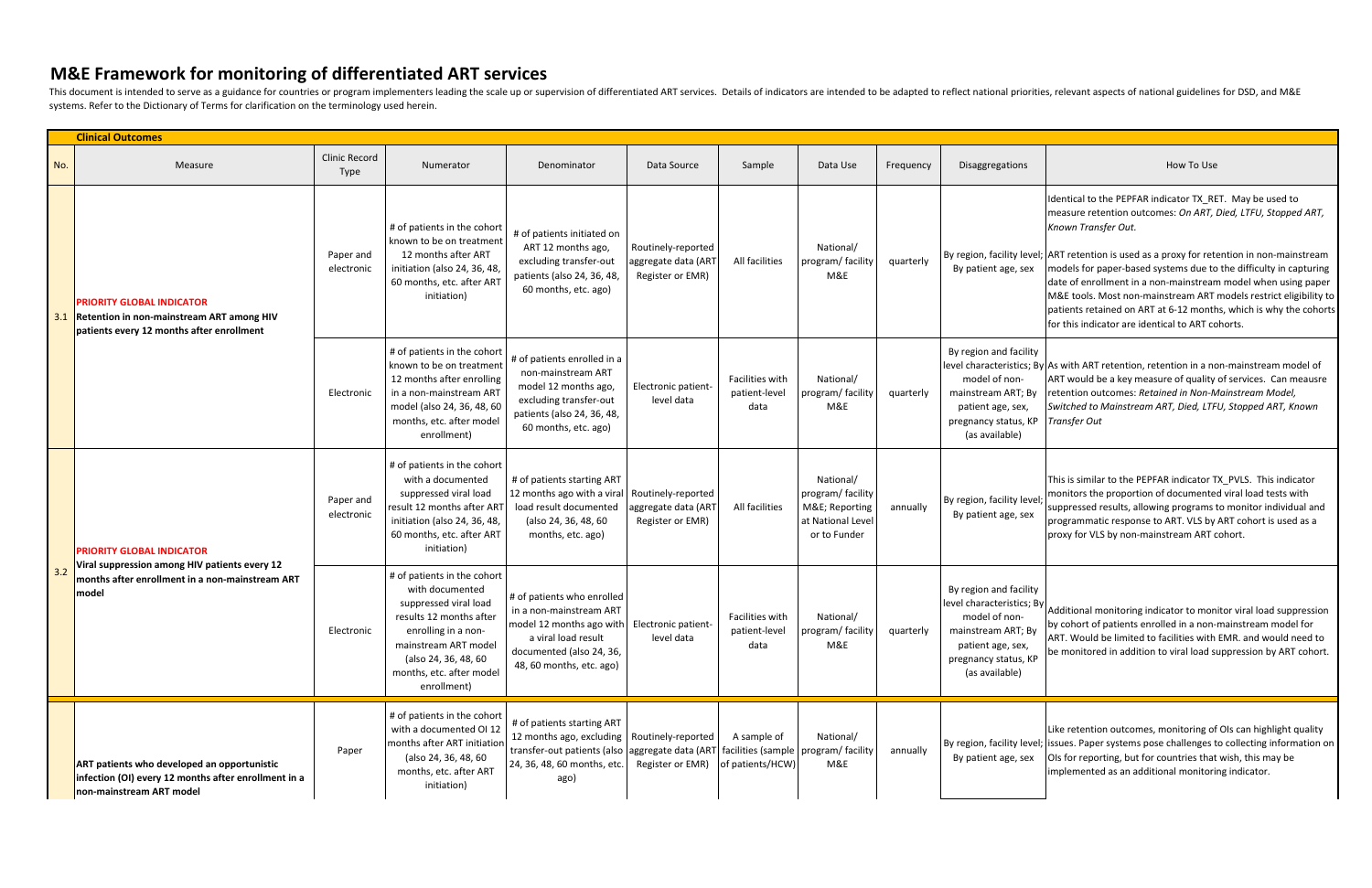| 3.3 |  | Electronic | $\parallel$ # of patients in the cohort $\parallel$<br>with a documented OI 12<br>months after enrolling in a<br>non-mainstream ART<br>model (also 24, 36, 48, 60)<br>months, etc. after model<br>enrollment) | $\check{\phantom{a}}$ # of patients who enrolled<br>l in a non-mainstream ART<br>model 12 months ago,<br>excluding transfer-out<br>patients (also 24, 36, 48,<br>60 months, etc. ago) | <b>Electronic patient-</b><br>level data | Facilities with<br>patient-level<br>data | National/<br>program/facility<br>M&E | quarterly | By region and facility<br>mainstream ART; By<br>patient age, sex,<br>pregnancy status, KP<br>(as available) | $\left  \right $ level characteristics; By $\left  \right $ Like retention outcomes, monitoring of OIs can highlight quality<br>issues. Electronic systems can streamline the process of reporting<br>on Ols by ART model. This may be implemented as an additional<br>monitoring indicator. |
|-----|--|------------|---------------------------------------------------------------------------------------------------------------------------------------------------------------------------------------------------------------|---------------------------------------------------------------------------------------------------------------------------------------------------------------------------------------|------------------------------------------|------------------------------------------|--------------------------------------|-----------|-------------------------------------------------------------------------------------------------------------|----------------------------------------------------------------------------------------------------------------------------------------------------------------------------------------------------------------------------------------------------------------------------------------------|
|-----|--|------------|---------------------------------------------------------------------------------------------------------------------------------------------------------------------------------------------------------------|---------------------------------------------------------------------------------------------------------------------------------------------------------------------------------------|------------------------------------------|------------------------------------------|--------------------------------------|-----------|-------------------------------------------------------------------------------------------------------------|----------------------------------------------------------------------------------------------------------------------------------------------------------------------------------------------------------------------------------------------------------------------------------------------|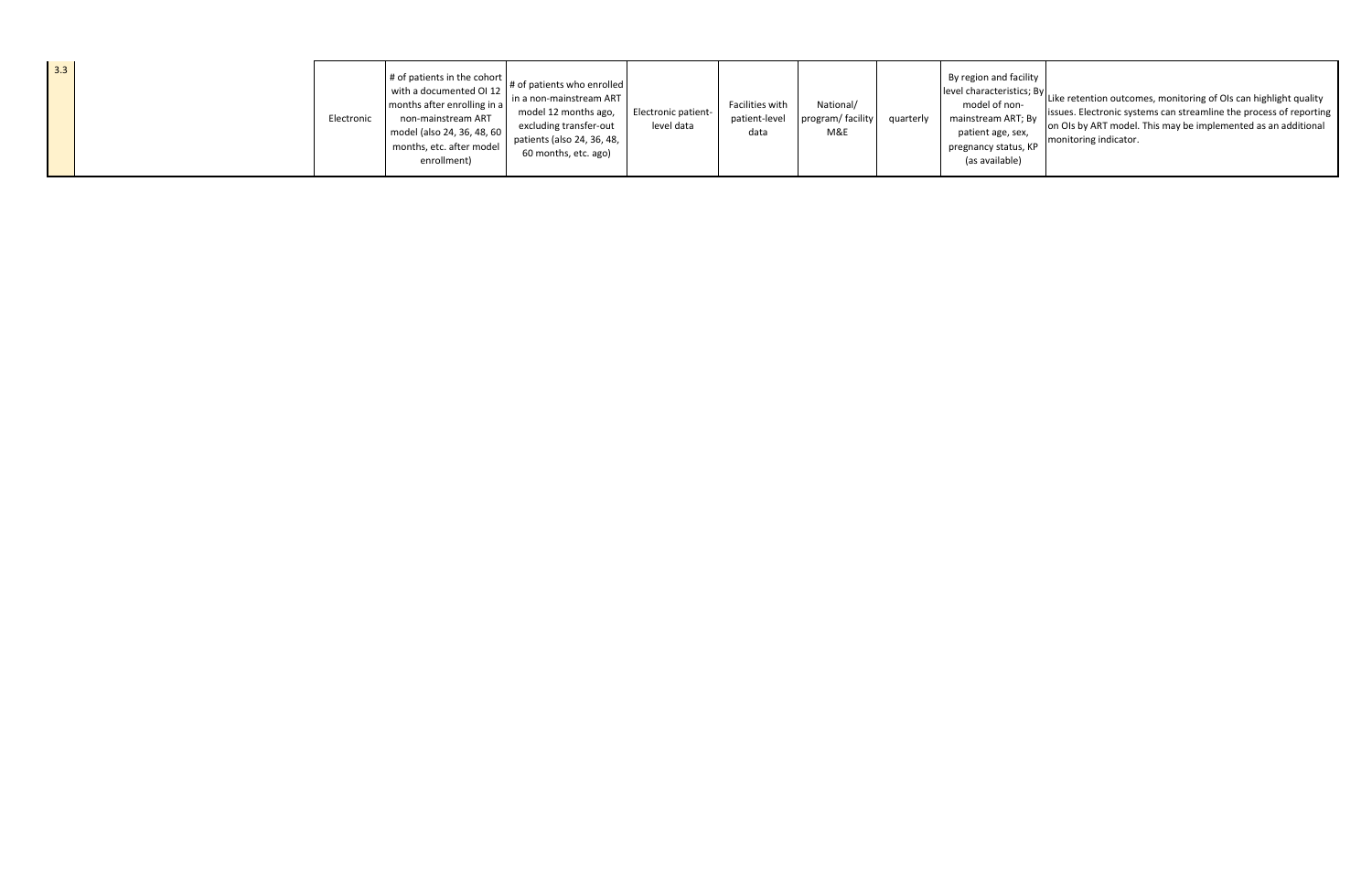|     | <b>Efficiency of Healthcare Delivery</b>                                                                                                      |                       |                                                                                                                                                                                                                              |                                                                                                                       |                          |                                                       |                                       |                                            |                                                                                                                                          |                                                                                                                                                                                                                                                                                                                                                                                                                                                          |
|-----|-----------------------------------------------------------------------------------------------------------------------------------------------|-----------------------|------------------------------------------------------------------------------------------------------------------------------------------------------------------------------------------------------------------------------|-----------------------------------------------------------------------------------------------------------------------|--------------------------|-------------------------------------------------------|---------------------------------------|--------------------------------------------|------------------------------------------------------------------------------------------------------------------------------------------|----------------------------------------------------------------------------------------------------------------------------------------------------------------------------------------------------------------------------------------------------------------------------------------------------------------------------------------------------------------------------------------------------------------------------------------------------------|
| No. | Measure                                                                                                                                       | Clinic Record<br>Type | Numerator                                                                                                                                                                                                                    | Denominator                                                                                                           | Data Source              | Sample                                                | Data Use                              | Frequency                                  | Disaggregations                                                                                                                          | How To Use                                                                                                                                                                                                                                                                                                                                                                                                                                               |
| 4.1 | Mean delivery cost from the provider perspective for<br>HIV services per patient over a 12-month period                                       | n/a                   | Costs associated with HIV<br>services (from provider<br>point of view)                                                                                                                                                       | Number of current clients<br>on ART at mid-year                                                                       | Research study           | A sample of<br>facilities (sample<br>of patients/HCW  | Reporting at<br><b>National Level</b> | periodic                                   | <b>TBD</b>                                                                                                                               | For each efficiency indicator, countries may review priorities,<br>possible approaches, and feasibility of assessing by MOH vs.<br>through research conducted with a partner. The impact of DSD on                                                                                                                                                                                                                                                       |
|     | Mean health care delivery cost from the provider<br>4.2 perspective for HIV services per virally-suppressed<br>patient over a 12-month period | n/a                   | Costs associated with HIV<br>services                                                                                                                                                                                        | Number of ART patients<br>who are virally suppressed<br>at the end of the period                                      | Research study           | A sample of<br>facilities (sample<br>of patients/HCW) | Reporting at<br><b>National Level</b> | periodic                                   | TBD                                                                                                                                      | the cost of service provision per patient is crucial for decision-<br>making by funders and health systems leaders.                                                                                                                                                                                                                                                                                                                                      |
| 4.3 | Mean time for a clinical consultation for a patient<br>receiving HIV services per visit                                                       | n/a                   | Total time spent by a<br>health care provider to<br>perform a clinical<br>consultation                                                                                                                                       | Number of health care<br>providers                                                                                    | MOH research<br>study    | A sample of<br>facilities (all<br>patients/HCW)       | QI                                    | periodic                                   | By region and facility<br>level; By<br>mainstream/non-<br>mainstream status of<br>patients receiving care;<br>By non-mainstream<br>model | Average time of a clinical consultation can highlight the changes to<br>day-to-day health services delivery activities effected by the<br>implementation of DSD. In turn, this data be used to inform the<br>planning of quality improvement activities.                                                                                                                                                                                                 |
| 4.4 | Mean HIV patient case load per health care provider<br>in a 6-month period                                                                    | n/a                   | Average number of HIV<br>clinical consultations<br>within a facility per week                                                                                                                                                | Average number of full-<br>time equivalent staff<br>nvolved in direct provisior<br>of HIV services at the<br>facility | Research study           | A sample of<br>facilities (all<br>patients/HCW)       | QI                                    | periodic                                   |                                                                                                                                          | Case load by health care provider is a measure of the burden on<br>By facility level, region workers and can be used to assess the efficiency of the DSD system<br>and, in turn, inform planning of QI activities.                                                                                                                                                                                                                                       |
|     | Mean overall (includes those with conditions other<br>4.5 than HIV) patient case load per health care provider in<br>a 6-month period         | n/a                   | Average number of total<br>clinical consultations by<br>HIV providers within a<br>facility per week                                                                                                                          | Average number of full-<br>time equivalent staff<br>nvolved in direct provision<br>of HIV services at the<br>facility | MOH brief exit<br>survey | A sample of<br>facilities (all<br>patients/HCW)       | QI                                    | periodic                                   | By facility level, region                                                                                                                | This incorporates all types of patients, to account for provider<br>assignment to HIV clinic as well as other areas. This measure can<br>serve as a comparison group to the HIV patient case load measured<br>in 4.4                                                                                                                                                                                                                                     |
|     | Mean total time spent by patients to receive HIV                                                                                              | n/a                   | Total patient time spent<br>accessing HIV services per<br>service type for each<br>model of HIV treatment<br>Time measured separately<br>as: travel time, waiting<br>time, time interacting with<br>the health care provider | Number of patients<br>responding                                                                                      | Research study           | TBD                                                   | QI                                    | as available<br>(not on MOH<br>work plans) | n/a                                                                                                                                      | A comprehensive measure, assessed over multiple questions, to<br>understand the average patient time investment in seeking HIV<br>services will divide their total time into travel time, waiting time,<br>and time spent with a health care provider. The impact of DSD on<br>the amount of time patients must devote to access HIV services is<br>crucial for decision-making by funders and health systems leaders.                                   |
|     | 4.6 treatment services (including transportation and<br>waiting) in a 6-month period                                                          | n/a                   | Total patient time spent<br>accessing HIV services per<br>service type for each<br>model of HIV treatment<br>Time measured separately<br>as: travel time, waiting<br>time, time interacting with<br>the health care provider | Number of patients<br>responding                                                                                      | MOH brief exit<br>survey | A sample of<br>facilities (sample<br>of patients/HCW) | QI                                    | annually                                   | By facility level, model<br>type                                                                                                         | As part of a brief exit survey, simple questions to understand the<br>time spent attending a single visit can provide data for regular<br>monitoring of patient time. This data can be used at a high level to<br>estimate overall efficiency of DSD from the patient perspective<br>between more in-depth assessments. This data may also be used to<br>identify geographic sub-regions or facilities for further assessments<br>of service efficiency. |